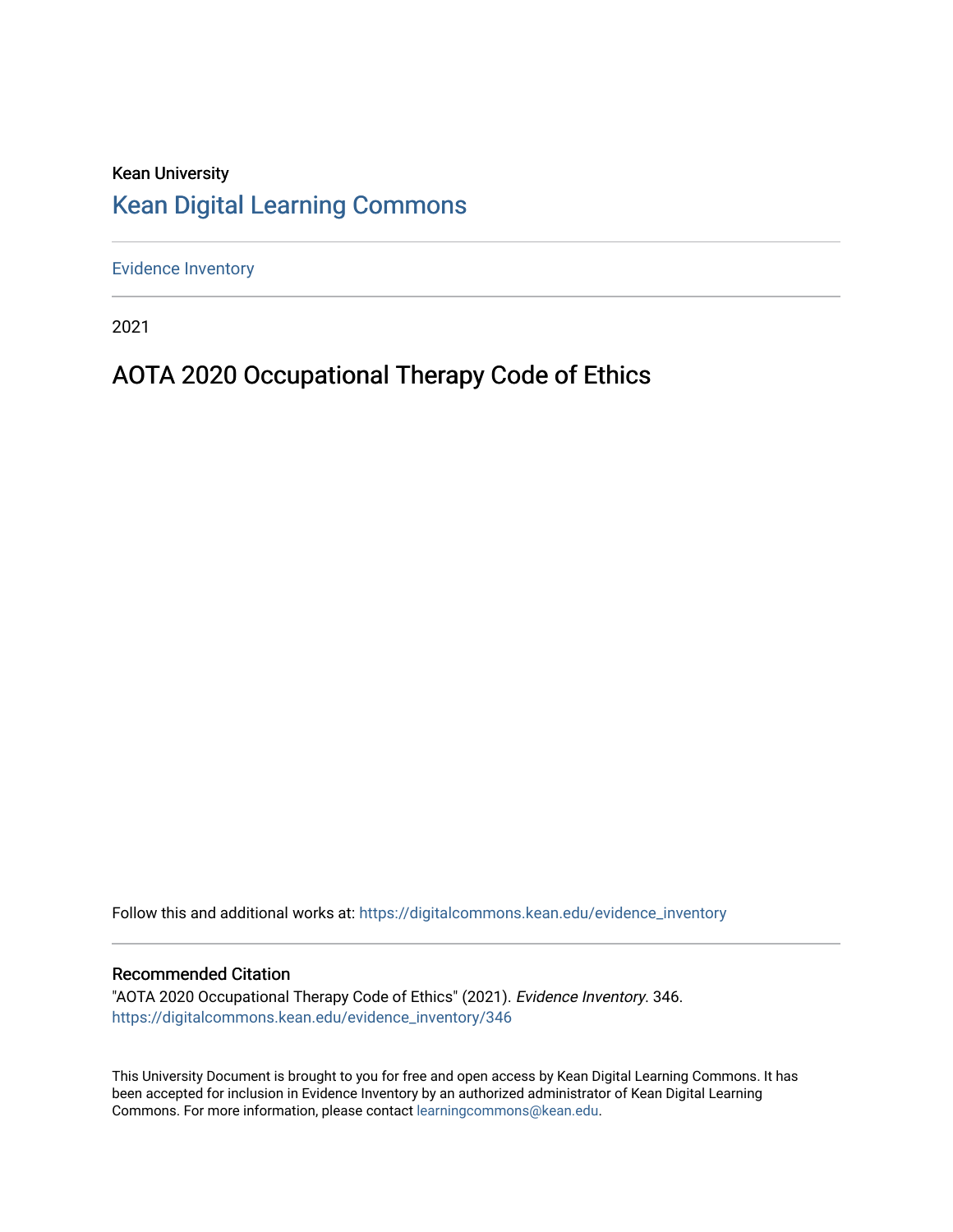# AOTA 2020 Occupational Therapy Code of Ethics

## Abstract

AOTA 2020 Occupational Therapy Code of Ethics

# Keywords

AOTA 2020 Occupational Therapy Code of Ethics, Occupational Therapy, Code of Ethics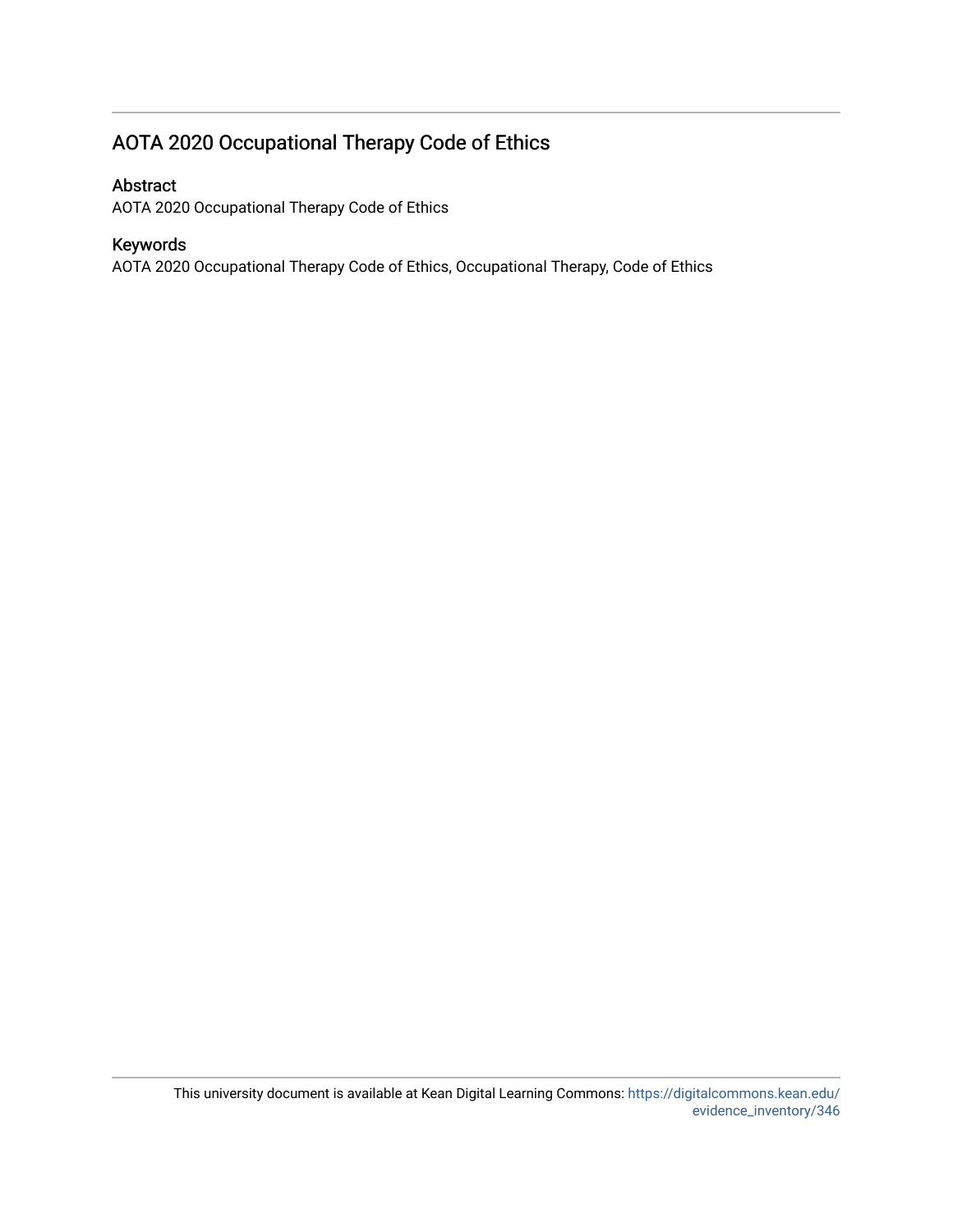Downloaded from http://research.aota.org/ajot/article-pdf/74/Supplement\_3/7413410005p1/39178/7413410005p1\_1608638436\_45696.pdf by guest on 25 October 2021oaded from http://research.adta.org/ajc/larticle-pdf74/Supplement\_3/7413410005p1/39178/7413410005p1\_1608639436\_45696.pdf by guest on 25 October 2021

# AOTA 2020 Occupational Therapy Code of Ethics

#### Preamble

The 2020 Occupational Therapy Code of Ethics (the Code) of the American Occupational Therapy Association (AOTA) is designed to reflect the dynamic nature of the occupational therapy profession, the evolving health care environment, and emerging technologies that can present potential ethical concerns in practice, research, education, and policy. AOTA members are committed to promoting inclusion, participation, safety, and well-being for all recipients of service in various stages of life, health, and illness and to empowering all beneficiaries of service to meet their occupational needs. Recipients of services may be persons, groups, families, organizations, communities, or populations ([AOTA, 2020\)](#page-11-0).

The Code is an AOTA Official Document and a public statement tailored to address the most prevalent ethical concerns of the occupational therapy profession. It sets forth Core Values and outlines Standards of Conduct the public can expect from those in the profession. The Code applies to all occupational therapy personnel<sup>1</sup> in all areas of occupational therapy and should be shared with relevant stakeholders to promote ethical conduct.

The Code serves two purposes:

- 1. It provides aspirational Core Values that guide occupational therapy personnel toward ethical courses of action in professional and volunteer roles.
- 2. It delineates ethical Principles and enforceable Standards of Conduct that apply to AOTA members.

Whereas the Code helps guide and define decisionmaking parameters, ethical action goes beyond rote

compliance with these Principles and is a manifestation of moral character and mindful reflection. Adherence to the Code is a commitment to benefit others, to the virtuous practice of artistry and science, to genuinely good behaviors, and to noble acts of courage. Recognizing and resolving ethical issues is a systematic process that includes analyzing the complex dynamics of situations, applying moral theories and weighing alternatives, making reasoned decisions, taking action, and reflecting on outcomes. Occupational therapy personnel are expected to abide by the Principles and Standards of Conduct within this Code.

The process for addressing ethics violations by AOTA members (and associate members, $2$  where applicable) is outlined in the Code's Enforcement Procedures [\(AOTA,](#page-11-1) [2019\)](#page-11-1).

<sup>1</sup>The term occupational therapy personnel in this document includes occupational therapist and occupational therapy assistant practitioners and professionals (e.g., direct service, consultation, administration); educators; students in occupational therapy and occupational therapy assistant professional programs; researchers; entrepreneurs; business owners; and those in elected, appointed, or other professional volunteer service. 2For a definition of associate members, please see the AOTA website: <https://www.aota.org/AboutAOTA/Membership/Types-and-Fees.aspx>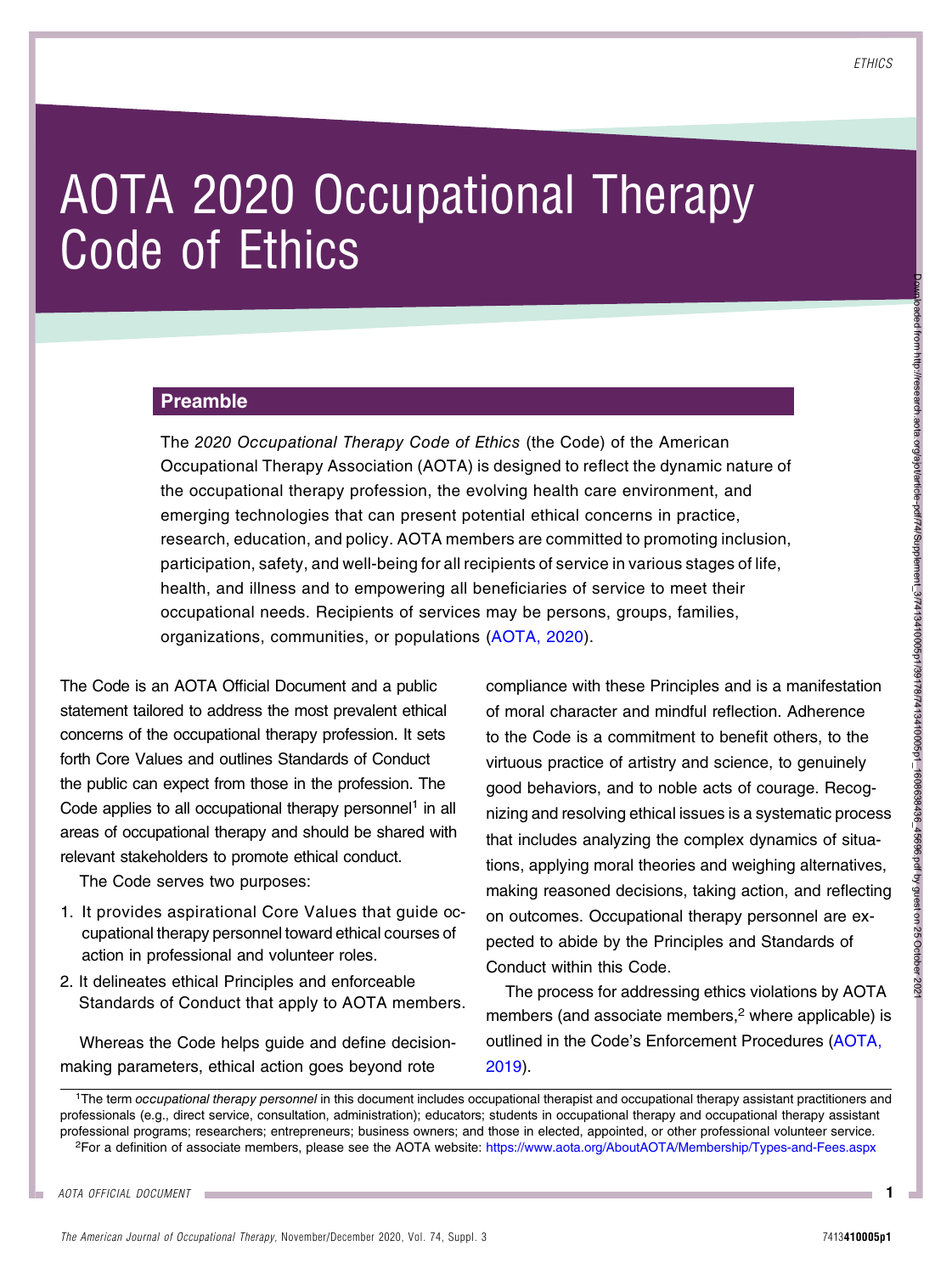Although many state regulatory boards incorporate the Code or similar language regarding ethical behavior into regulations, the Code is meant to be a freestanding document that guides ethical dimensions of professional behavior, responsibility, practice, and decision making. This Code is not exhaustive; that is, the Principles and Standards of Conduct cannot address every possible situation. Therefore, before making complex ethical decisions that require further expertise, occupational therapy personnel should seek out resources to assist with resolving conflicts and ethical issues not addressed in this document. Resources can include, but are not limited to, ethics committees, organizational ethics officers or consultants, and the AOTA Ethics Commission. For a full list of AOTA ethics resources, please refer to the AOTA website at <https://www.aota.org/Practice/Ethics.aspx>.

Appendix A describes the revision process for the 2020 Code. Appendix B summarizes the history of the AOTA Occupational Therapy Code of Ethics.

# Core Values

The occupational therapy profession is grounded in seven longstanding Core Values: Altruism, Equality, Freedom, Justice, Dignity, Truth, and Prudence [\(AOTA, 1993\)](#page-11-2). The seven Core Values provide a foundation to guide occupational therapy personnel in their interactions with others. These Core Values should be considered when determining the most ethical course of action (adapted from Core Values and Attitudes of Occupational Therapy Practice; [AOTA, 1993\)](#page-11-2):

- 1. Altruism indicates demonstration of unselfish concern for the welfare of others. Occupational therapy personnel reflect this concept in actions and attitudes of commitment, caring, dedication, responsiveness, and understanding.
- 2. Equality indicates that all persons have fundamental human rights and the right to the same opportunities. Occupational therapy personnel demonstrate this value by maintaining an attitude of fairness and impartiality and treating all persons in a way that is free of bias. Personnel should recognize their own biases and respect all persons, keeping in mind that others may have

values, beliefs, or lifestyles that differ from their own. Equality applies to the professional arena as well as to recipients of occupational therapy services.

- 3. Freedom indicates valuing each person's right to exercise autonomy and demonstrate independence, initiative, and self-direction. A person's occupations play a major role in their development of self-direction, initiative, interdependence, and ability to adapt and relate to the world. Occupational therapy personnel affirm the autonomy of each individual to pursue goals that have personal and social meaning. Occupational therapy personnel value the service recipient's right and desire to guide interventions.
- 4. Justice indicates that occupational therapy personnel provide occupational therapy services for all persons in need of these services and maintain a goaldirected and objective relationship with recipients of service. Justice places value on upholding moral and legal principles and on having knowledge of and respect for the legal rights of recipients of service. Occupational therapy personnel must understand and abide by local, state, and federal laws governing professional practice. Justice is the pursuit of a state in which diverse communities are inclusive and are organized and structured so that all members can function, flourish, and live a satisfactory life regardless of age, gender identity, sexual orientation, race, religion, origin, socioeconomic status, degree of ability, or any other status or attributes. Occupational therapy personnel, by virtue of the specific nature of the practice of occupational therapy, have a vested interest in social justice: addressing unjust inequities that limit opportunities for participation in society [\(Ashe, 2016](#page-11-3); [Braveman & Bass-Haugen, 2009](#page-11-4)). They also exhibit attitudes and actions consistent with occupational justice: full inclusion in everyday meaningful occupations for persons, groups, or populations ([Scott et al., 2017](#page-11-5)).
- 5. Dignity indicates the importance of valuing, promoting, and preserving the inherent worth and uniqueness of each person. This value includes respecting the person's social and cultural heritage and life experiences. Exhibiting attitudes and actions of dignity requires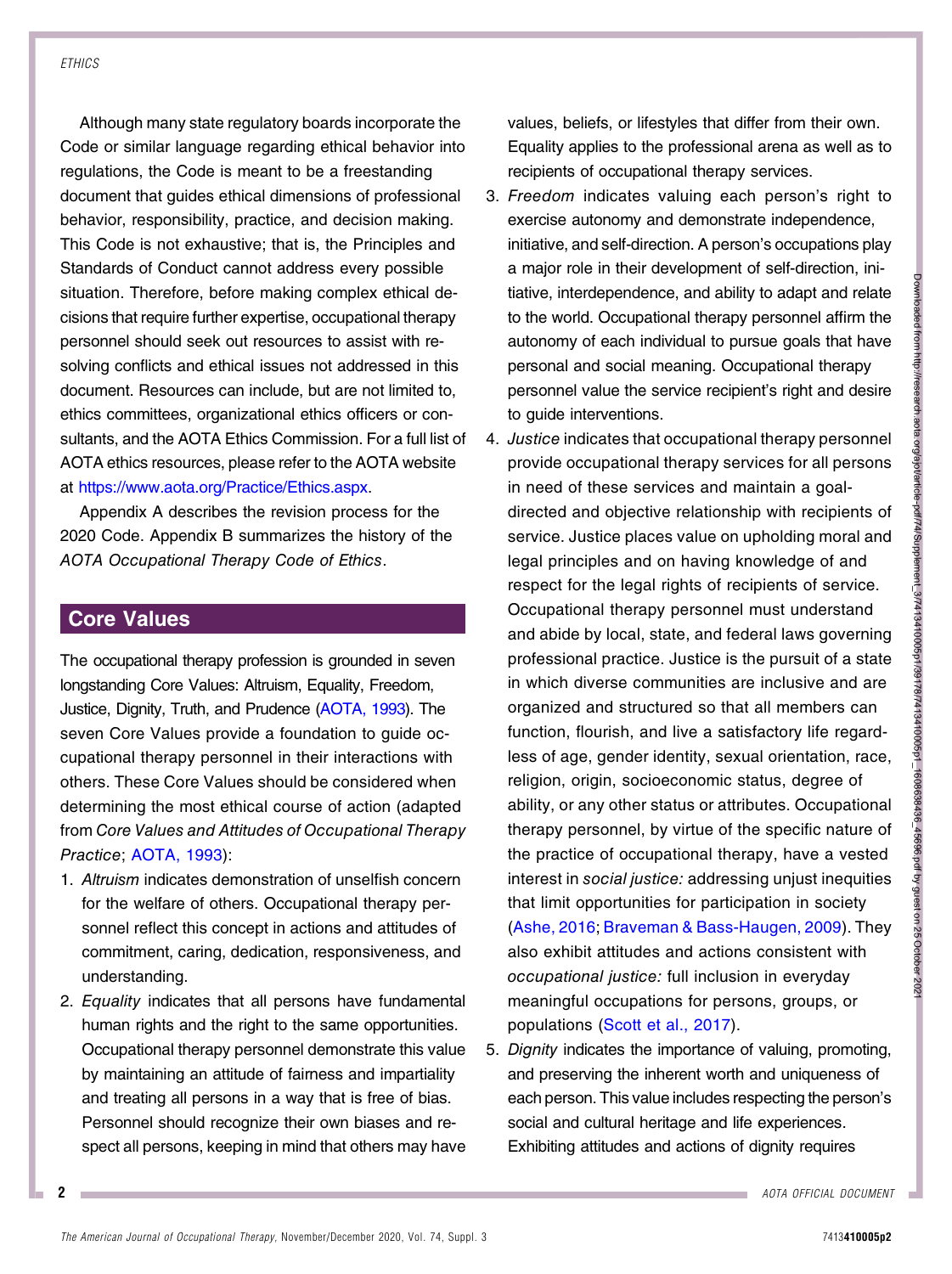occupational therapy personnel to act in ways consistent with cultural sensitivity, humility, and agility.

- 6. Truth indicates that occupational therapy personnel in all situations should be faithful to facts and reality. Truthfulness, or veracity, is demonstrated by being accountable, honest, forthright, accurate, and authentic in attitudes and actions. Occupational therapy personnel have an obligation to be truthful with themselves, recipients of service, colleagues, and society. Truth includes maintaining and upgrading professional competence and being truthful in oral, written, and electronic communications.
- 7. Prudence indicates the ability to govern and discipline oneself through the use of reason. To be prudent is to value judiciousness, discretion, vigilance, moderation, care, and circumspection in the management of one's own affairs and to temper extremes, make judgments, and respond on the basis of intelligent reflection and rational thought. Prudence must be exercised in clinical and ethical reasoning, interactions with colleagues, and volunteer roles.

# **Principles**

The Principles guide ethical decision making and inspire occupational therapy personnel to act in accordance with the highest ideals. These Principles are not hierarchically organized. At times, conflicts between competing principles must be considered in order to make ethical decisions. These Principles may need to be carefully balanced and weighed according to professional values, individual and cultural beliefs, and organizational policies.

#### Principle 1. Beneficence

#### Occupational therapy personnel shall demonstrate a concern for the well-being and safety of persons.

The Principle of Beneficence includes all forms of action intended to benefit other persons. The term beneficence has historically indicated acts of mercy, kindness, and charity ([Beauchamp & Childress, 2019\)](#page-11-6). Beneficence requires taking action to benefit others—in other words, to promote good, to prevent harm, and to

remove harm ([Doherty & Purtilo, 2016\)](#page-11-7). Examples of Beneficence include protecting and defending the rights of others, preventing harm from occurring to others, removing conditions that will cause harm to others, offering services that benefit persons with disabilities, and acting to protect and remove persons from dangerous situations ([Beauchamp & Childress,](#page-11-6) [2019](#page-11-6)).

# Principle 2. Nonmaleficence

## Occupational therapy personnel shall refrain from actions that cause harm.

The Principle of Nonmaleficence indicates that occupational therapy personnel must refrain from causing harm, injury, or wrongdoing to recipients of service. Whereas Beneficence requires taking action to incur benefit, Nonmaleficence requires avoiding actions that cause harm ([Beauchamp & Childress, 2019\)](#page-11-6). The Principle of Nonmaleficence also includes an obligation not to impose risks of harm even if the potential risk is without malicious or harmful intent. This Principle is often examined in the context of due care, which requires that the benefits of care outweigh and justify the risks undertaken to achieve the goals of care ([Beauchamp & Childress, 2019\)](#page-11-6). For example, an occupational therapy intervention might require the service recipient to invest a great deal of time and perhaps even discomfort; however, the time and discomfort are justified by potential long-term, evidence-based benefits of the treatment.

#### Principle 3. Autonomy

Occupational therapy personnel shall respect the right of the person to self-determination, privacy, confidentiality, and consent.

The Principle of Autonomy expresses the concept that occupational therapy personnel have a duty to treat the client or service recipient according to their desires, within the bounds of accepted standards of care, and to protect their confidential information. Often, respect for Autonomy is referred to as the self-determination principle. Respecting the Autonomy of service recipients acknowledges their agency,

AOTA OFFICIAL DOCUMENT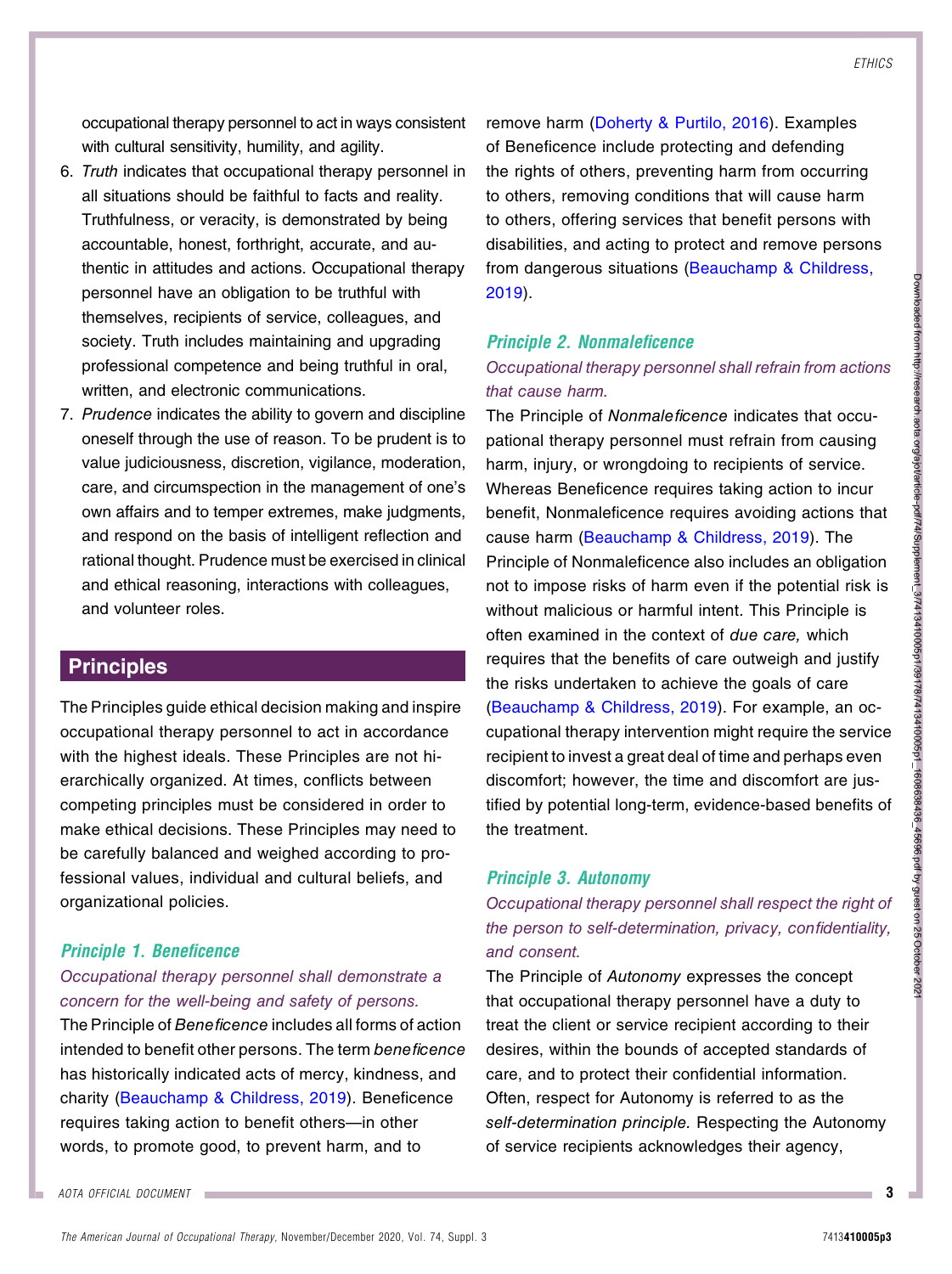including their right to their own views and opinions and their right to make choices in regard to their own care and based on their own values and beliefs [\(Beauchamp & Childress, 2019](#page-11-6)). For example, persons have the right to make a determination regarding care decisions that directly affect their lives. In the event that a person lacks decision-making capacity, their Autonomy should be respected through the involvement of an authorized agent or surrogate decision maker.

#### Principle 4. Justice

# Occupational therapy personnel shall promote equity, inclusion, and objectivity in the provision of occupational therapy services.

The Principle of Justice relates to the fair, equitable, and appropriate treatment of persons ([Beauchamp &](#page-11-6) [Childress, 2019](#page-11-6)). Occupational therapy personnel demonstrate attitudes and actions of respect, inclusion, and impartiality toward persons, groups, and populations with whom they interact, regardless of age, gender identity, sexual orientation, race, religion, origin, socioeconomic status, degree of ability, or any other status or attributes. Occupational therapy personnel also respect the applicable laws and standards related to their area of practice. Justice requires the impartial consideration and consistent observance of policies to generate unbiased decisions. For example, occupational therapy personnel work to create and uphold a society in which all persons have equitable opportunity for full inclusion in meaningful occupational engagement as an essential component of their lives.

#### Principle 5. Veracity

## Occupational therapy personnel shall provide comprehensive, accurate, and objective information when representing the profession.

The Principle of Veracity refers to comprehensive, accurate, and objective transmission of information and

includes fostering understanding of such information. Veracity is based on the virtues of truthfulness, candor, honesty, and respect owed to others ([Beauchamp &](#page-11-6) [Childress, 2019](#page-11-6)). In communicating with others, occupational therapy personnel implicitly promise to be truthful and not deceptive. For example, when entering into a therapeutic or research relationship, the service recipient or research participant has a right to accurate information. In addition, transmission of information must include means to ensure that the recipient or participant understands the information provided.

#### Principle 6. Fidelity

Occupational therapy personnel shall treat clients (persons, groups, or populations), colleagues, and other professionals with respect, fairness, discretion, and integrity.

The Principle of Fidelity refers to the duty one has to keep a commitment once it is made [\(Veatch et al., 2015](#page-11-8)). This commitment refers to promises made between a provider and a client, as well as maintenance of respectful collegial and organizational relationships ([Doherty & Purtilo, 2016\)](#page-11-7). Professional relationships are greatly influenced by the complexity of the environment in which occupational therapy personnel work. For example, occupational therapy personnel should consistently balance their duties to service recipients, students, research participants, and other professionals, as well as to organizations that may influence decision making and professional practice.

# Standards of Conduct

The AOTA Ethics Commission, under the Enforcement Procedures for the AOTA Occupational Therapy Code of Ethics ([AOTA, 2019\)](#page-11-1), enforces the Standards of Conduct listed in [Table 1.](#page-6-0)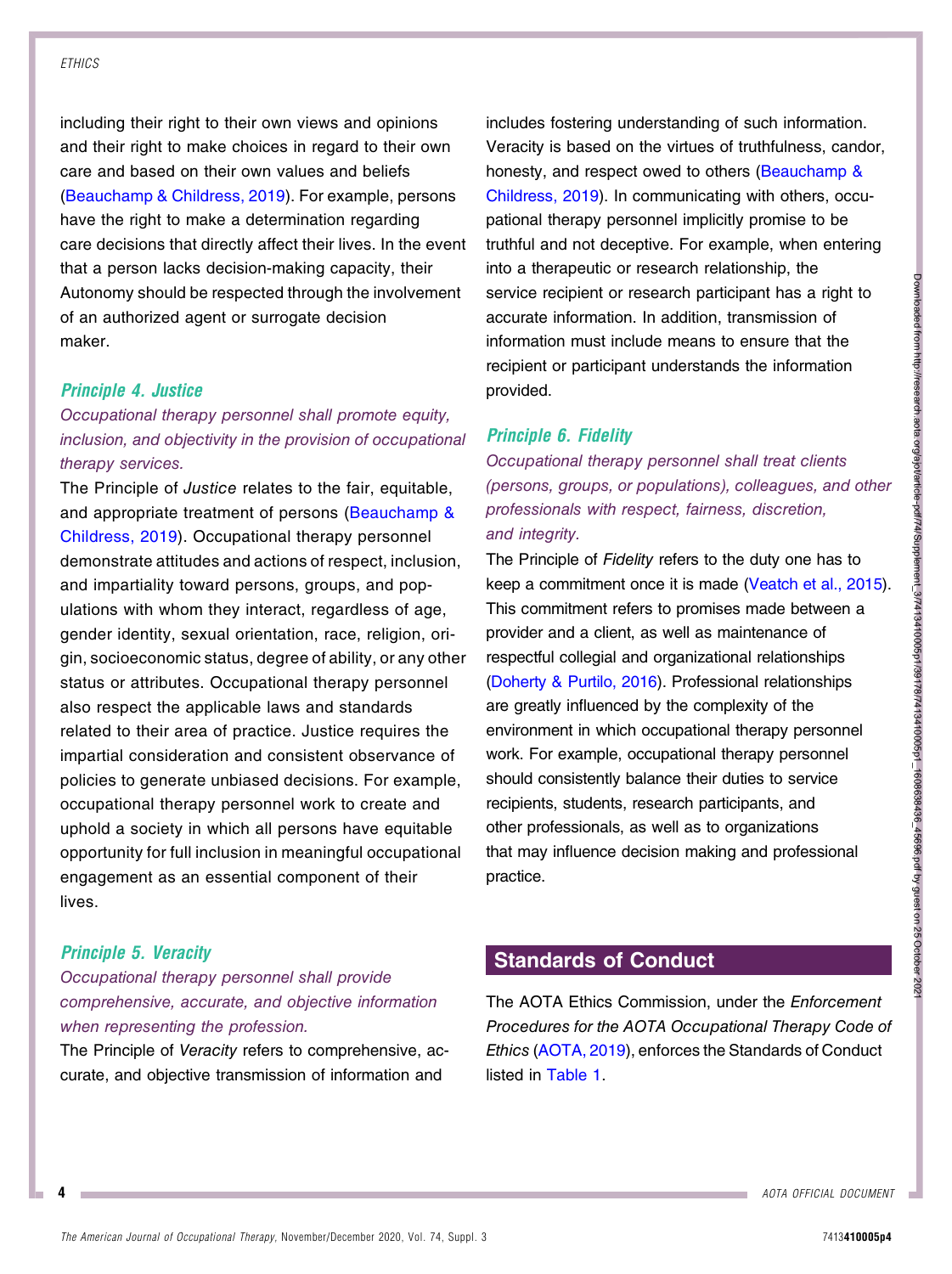<span id="page-6-0"></span>Table 1. Standards of Conduct for Occupational Therapy Personnel

| <b>Section</b>                                                                                                                                                                                                                                                                                                                     | <b>Standards of Conduct</b>                                                                                                                                                                                                                                                                                                                                                                                                                                                                                                                                                                                                                                                                                                                                                                                                                                                                                                                                                                                                                                                                                                                                                                                                                                                                                                                                                                                                                                                                                                                                                                                                                                                                                                                                                                                                                                                                                                                                                                                                                                                                                                                                                                                                                                                                                                                                                                                                                                                                                                                                                                                                                                                                                                                                                                                                                                                                                                                                                                                                                                                                                                                                                                                                                                                                                                                                                                                                                                                                                                                                            |
|------------------------------------------------------------------------------------------------------------------------------------------------------------------------------------------------------------------------------------------------------------------------------------------------------------------------------------|------------------------------------------------------------------------------------------------------------------------------------------------------------------------------------------------------------------------------------------------------------------------------------------------------------------------------------------------------------------------------------------------------------------------------------------------------------------------------------------------------------------------------------------------------------------------------------------------------------------------------------------------------------------------------------------------------------------------------------------------------------------------------------------------------------------------------------------------------------------------------------------------------------------------------------------------------------------------------------------------------------------------------------------------------------------------------------------------------------------------------------------------------------------------------------------------------------------------------------------------------------------------------------------------------------------------------------------------------------------------------------------------------------------------------------------------------------------------------------------------------------------------------------------------------------------------------------------------------------------------------------------------------------------------------------------------------------------------------------------------------------------------------------------------------------------------------------------------------------------------------------------------------------------------------------------------------------------------------------------------------------------------------------------------------------------------------------------------------------------------------------------------------------------------------------------------------------------------------------------------------------------------------------------------------------------------------------------------------------------------------------------------------------------------------------------------------------------------------------------------------------------------------------------------------------------------------------------------------------------------------------------------------------------------------------------------------------------------------------------------------------------------------------------------------------------------------------------------------------------------------------------------------------------------------------------------------------------------------------------------------------------------------------------------------------------------------------------------------------------------------------------------------------------------------------------------------------------------------------------------------------------------------------------------------------------------------------------------------------------------------------------------------------------------------------------------------------------------------------------------------------------------------------------------------------------------|
| 1. Professional Integrity, Responsi-<br>bility, and Accountability: Occupa-<br>tional therapy personnel maintain<br>awareness and comply with AOTA<br>policies and Official Documents,<br>current laws and regulations<br>that are relevant to the profession<br>of occupational therapy, and<br>employer policies and procedures. | 1A. Comply with current federal and state laws, state scope of practice guidelines, and<br>AOTA policies and Official Documents that apply to the profession of occupational<br>therapy. (Principle: Justice; key words: policy, procedures, rules, law, roles, scope<br>of practice)<br>1B. Abide by policies, procedures, and protocols when serving or acting on behalf of a<br>professional organization or employer to fully and accurately represent the orga-<br>nization's official and authorized positions. (Principle: Fidelity; key words: policy,<br>procedures, rules, law, roles, scope of practice)<br>1C. Inform employers, employees, colleagues, students, and researchers of applicable<br>policies, laws, and Official Documents. (Principle: Justice; key words: policy,<br>procedures, rules, law, roles, scope of practice)<br>1D. Ensure transparency when participating in a business arrangement as owner,<br>stockholder, partner, or employee. (Principle: Justice; key words: policy, proce-<br>dures, rules, law, roles, scope of practice)<br>1E. Respect the practices, competencies, roles, and responsibilities of one's own and<br>other professions to promote a collaborative environment reflective of interpro-<br>fessional teams. (Principle: Fidelity; key words: policy, procedures, rules, law, roles,<br>scope of practice, collaboration, service delivery)<br>1F. Do not engage in illegal actions, whether directly or indirectly harming stakeholders<br>in occupational therapy practice. (Principle: Justice; key words: illegal, unethical<br>practice)<br>1G. Do not engage in actions that reduce the public's trust in occupational therapy.<br>(Principle: Fidelity; key words: illegal, unethical practice)<br>1H. Report potential or known unethical or illegal actions in practice, education, or<br>research to appropriate authorities. (Principle: Justice; key words: illegal, unethical<br>practice)<br>11. Report impaired practice to the appropriate authorities. (Principle: Nonmaleficence;<br>key words: illegal, unethical practice)<br>1J. Do not exploit human, financial, or material resources of employers for personal<br>gain. (Principle: Fidelity; key words: exploitation, employee)<br>1K. Do not exploit any relationship established as an occupational therapy practitioner,<br>educator, or researcher to further one's own physical, emotional, financial, political,<br>or business interests. (Principle: Nonmaleficence; key words: exploitation, aca-<br>demic, research)<br>1L. Do not engage in conflicts of interest or conflicts of commitment in employment,<br>volunteer roles, or research. (Principle: Fidelity; key words: conflict of interest)<br>1M. Do not use one's position (e.g., employee, consultant, volunteer) or knowledge<br>gained from that position in such a manner as to give rise to real or perceived<br>conflict of interest among the person, the employer, other AOTA members, or other<br>organizations. (Principle: Fidelity; key words: conflict of interest)<br>1N. Do not barter for services when there is the potential for exploitation and conflict of<br>interest. (Principle: Nonmaleficence; key words: conflict of interest)<br>10. Conduct and disseminate research in accordance with currently accepted ethical<br>guidelines and standards for the protection of research participants, including<br>informed consent and disclosure of potential risks and benefits. (Principle: Be-<br>neficence; key words: research) |
| 2. Therapeutic Relationships: Occu-<br>pational therapy personnel develop<br>therapeutic relationships to promote<br>occupational well-being in all persons,<br>groups, organizations, and society,                                                                                                                                | 2A. Respect and honor the expressed wishes of recipients of service. (Principle: Au-<br>tonomy; key words: relationships, clients, service recipients)<br>2B. Do not inflict harm or injury to recipients of occupational therapy services, students,<br>research participants, or employees. (Principle: Nonmaleficence; key words: rela-<br>tionships, clients, service recipients, students, research, employer, employee)                                                                                                                                                                                                                                                                                                                                                                                                                                                                                                                                                                                                                                                                                                                                                                                                                                                                                                                                                                                                                                                                                                                                                                                                                                                                                                                                                                                                                                                                                                                                                                                                                                                                                                                                                                                                                                                                                                                                                                                                                                                                                                                                                                                                                                                                                                                                                                                                                                                                                                                                                                                                                                                                                                                                                                                                                                                                                                                                                                                                                                                                                                                                          |

(Continued)

Downloaded from http://research.aota.org/ajot/article-pdf/74/Supplement\_3/7413410005p1/2413410005p1\_1606638436\_45696.pdf by guest on 25 October 2021 Downloaded from http://research.aota.org/ajot/article-pdf/74/Supplement\_3/7413410005p1/39178/7413410005p1\_1608638436\_45696.pdf by guest on 25 October 2021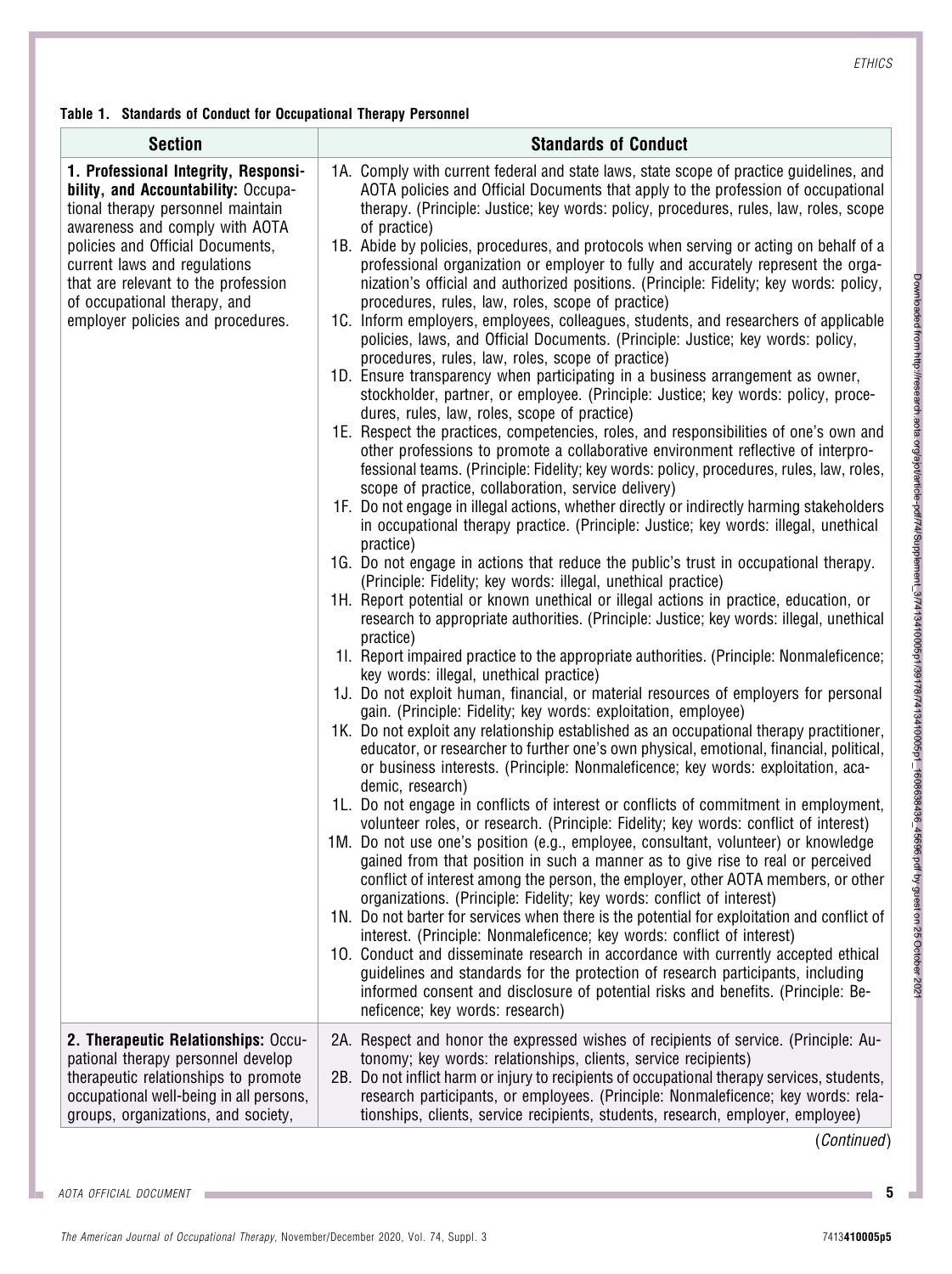## Table 1. Standards of Conduct for Occupational Therapy Personnel (cont'd)

| <b>Section</b>                                                                                                                                                               | <b>Standards of Conduct</b>                                                                                                                                                                                                                                                                                                                                                                                                                                                                                                                                                                                                                                                                                                                                                                                                                                                                                                                                                                                                                                                                                                                                                                                                                                                                                                                                                                                                                                                                                                                                                                                                                                                                                                                                                                                                                                                                                                                                                                                                                                                                                                                                                                                                                                                                                                                                                                                                                                                                                                                                                                                                                                                                                                                                                                                                                                                                                                                                                                                                                                                                               |
|------------------------------------------------------------------------------------------------------------------------------------------------------------------------------|-----------------------------------------------------------------------------------------------------------------------------------------------------------------------------------------------------------------------------------------------------------------------------------------------------------------------------------------------------------------------------------------------------------------------------------------------------------------------------------------------------------------------------------------------------------------------------------------------------------------------------------------------------------------------------------------------------------------------------------------------------------------------------------------------------------------------------------------------------------------------------------------------------------------------------------------------------------------------------------------------------------------------------------------------------------------------------------------------------------------------------------------------------------------------------------------------------------------------------------------------------------------------------------------------------------------------------------------------------------------------------------------------------------------------------------------------------------------------------------------------------------------------------------------------------------------------------------------------------------------------------------------------------------------------------------------------------------------------------------------------------------------------------------------------------------------------------------------------------------------------------------------------------------------------------------------------------------------------------------------------------------------------------------------------------------------------------------------------------------------------------------------------------------------------------------------------------------------------------------------------------------------------------------------------------------------------------------------------------------------------------------------------------------------------------------------------------------------------------------------------------------------------------------------------------------------------------------------------------------------------------------------------------------------------------------------------------------------------------------------------------------------------------------------------------------------------------------------------------------------------------------------------------------------------------------------------------------------------------------------------------------------------------------------------------------------------------------------------------------|
| regardless of age, gender identity,<br>sexual orientation, race, religion, ori-<br>gin, socioeconomic status, degree of<br>ability, or any other status or<br>attributes.    | 2C. Do not threaten, manipulate, coerce, or deceive clients to promote compliance with<br>occupational therapy recommendations. (Principle: Autonomy; key words: rela-<br>tionships, clients, service recipients)<br>2D. Do not engage in sexual activity with a recipient of service, including the client's<br>family or significant other, while a professional relationship exists. (Principle:<br>Nonmaleficence; key words: relationships, clients, service recipients, sex)<br>2E. Do not accept gifts that would unduly influence the therapeutic relationship or have<br>the potential to blur professional boundaries, and adhere to employer policies when<br>offered gifts. (Principle: Justice; key words: relationships, gifts, employer)<br>2F. Establish a collaborative relationship with recipients of service and relevant<br>stakeholders to promote shared decision making. (Principle: Autonomy; key words:<br>relationships, clients, service recipients, collaboration)<br>2G. Do not abandon the service recipient, and attempt to facilitate appropriate transitions<br>when unable to provide services for any reason. (Principle: Nonmaleficence; key<br>words: relationships, client, service recipients, abandonment)<br>2H. Adhere to organizational policies when requesting an exemption from service to an<br>individual or group because of self-identified conflict with personal, cultural, or<br>religious values. (Principle: Fidelity; key words: relationships, client, service re-<br>cipients, conflict, cultural, religious, values)<br>2I. Do not engage in dual relationships or situations in which an occupational therapy<br>professional or student is unable to maintain clear professional boundaries or<br>objectivity. (Principle: Nonmaleficence; key words: relationships, clients, service<br>recipients, colleagues, professional boundaries, objectivity, social media)<br>2J. Proactively address workplace conflict that affects or can potentially affect pro-<br>fessional relationships and the provision of services. (Principle: Fidelity; key words:<br>relationships, conflict, clients, service recipients, colleagues)<br>2K. Do not engage in any undue influences that may impair practice or compromise the<br>ability to safely and competently provide occupational therapy services, education,<br>or research. (Principle: Nonmaleficence; key words: relationships, colleagues,<br>impair, safety, competence, client, service recipients, education, research)<br>2L. Recognize and take appropriate action to remedy occupational therapy personnel's<br>personal problems and limitations that might cause harm to recipients of service.<br>(Principle: Nonmaleficence; key words: relationships, clients, service recipients,<br>personal, safety)<br>2M. Do not engage in actions or inactions that jeopardize the safety or well-being of<br>others or team effectiveness. (Principle: Fidelity; key words: relationships, clients,<br>service recipients, colleagues, safety, law, unethical, impaired, competence) |
| 3. Documentation, Reimbursement,<br>and Financial Matters: Occupational<br>therapy personnel maintain complete,<br>accurate, and timely records of all<br>client encounters. | 3A. Bill and collect fees justly and legally in a manner that is fair, reasonable, and<br>commensurate with services delivered. (Principle: Justice; key words: billing, fees)<br>3B. Ensure that documentation for reimbursement purposes is done in accordance with<br>applicable laws, guidelines, and regulations. (Principle: Justice; key words: docu-<br>mentation, reimbursement, law)<br>3C. Record and report in an accurate and timely manner and in accordance with ap-<br>plicable regulations all information related to professional or academic documen-<br>tation and activities. (Principle: Veracity; key words: documentation, timely,<br>accurate, law, fraud)<br>3D. Do not follow arbitrary directives that compromise the rights or well-being of others,<br>including unrealistic productivity expectations, fabrication, falsification, plagiarism<br>of documentation, or inaccurate coding. (Principle: Nonmaleficence; key words:<br>productivity, documentation, coding, fraud)                                                                                                                                                                                                                                                                                                                                                                                                                                                                                                                                                                                                                                                                                                                                                                                                                                                                                                                                                                                                                                                                                                                                                                                                                                                                                                                                                                                                                                                                                                                                                                                                                                                                                                                                                                                                                                                                                                                                                                                                                                                                                             |

(Continued)

**6** AOTA OFFICIAL DOCUMENT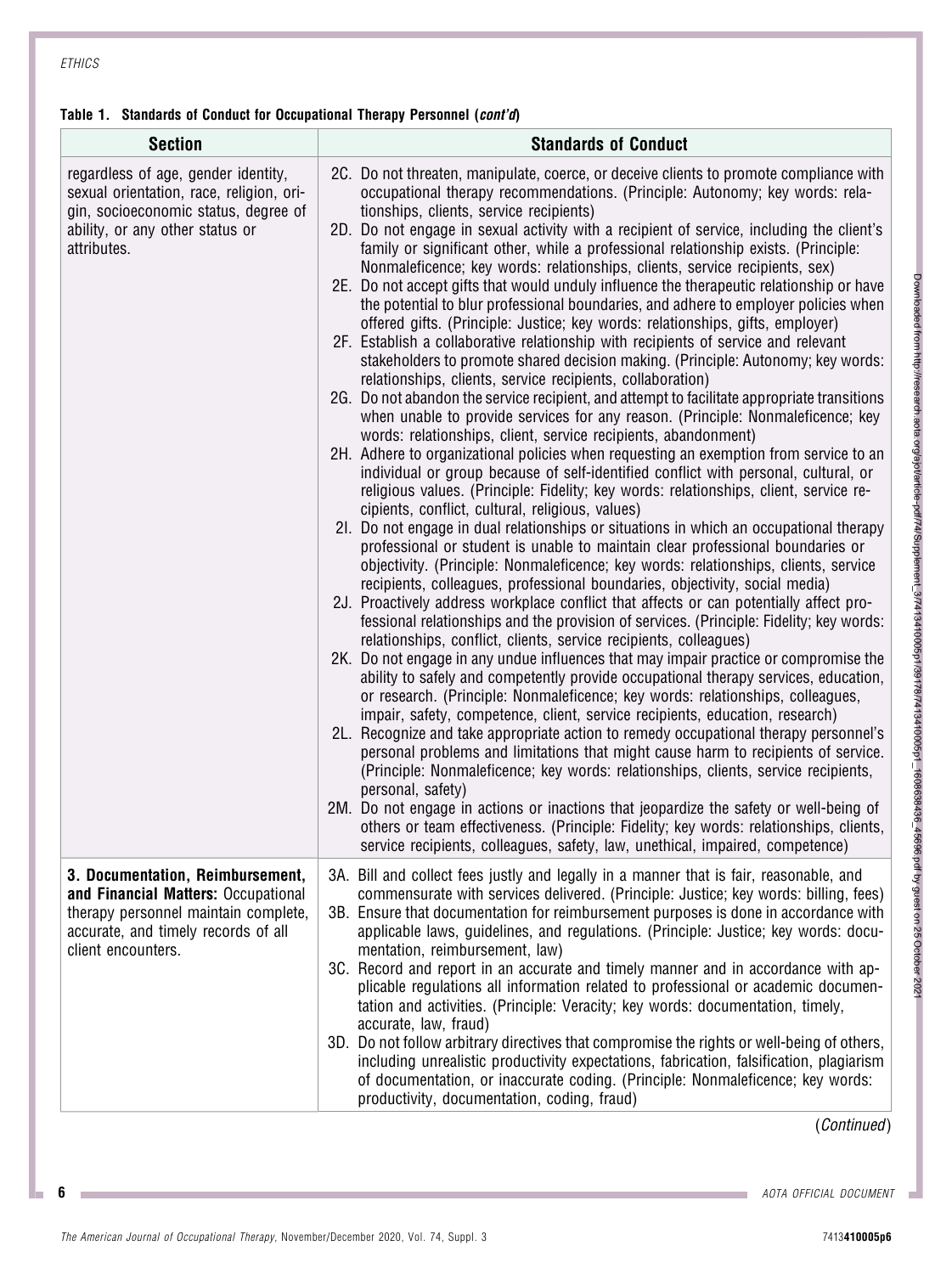Table 1. Standards of Conduct for Occupational Therapy Personnel (cont'd)

| <b>Section</b>                                                                                                                                                                                                                                                                           | <b>Standards of Conduct</b>                                                                                                                                                                                                                                                                                                                                                                                                                                                                                                                                                                                                                                                                                                                                                                                                                                                                                                                                                                                                                                                                                                                                                                                                                                                                                                                                                                                                                                                                                                                                                                                                                                                                                                                                                                                                                                                                                                                                                                                                                                                                                                                                                                                                                                                                                                                                                                                                                                                                                                                                                                                                                                                                                                                                                                                                                                                                                                                                                                                                                                                                                                                                                                                                                                                                                                                                                                                                                                                                                                                                                                                                                                                                                                                                                                                                                                                                                                            |
|------------------------------------------------------------------------------------------------------------------------------------------------------------------------------------------------------------------------------------------------------------------------------------------|----------------------------------------------------------------------------------------------------------------------------------------------------------------------------------------------------------------------------------------------------------------------------------------------------------------------------------------------------------------------------------------------------------------------------------------------------------------------------------------------------------------------------------------------------------------------------------------------------------------------------------------------------------------------------------------------------------------------------------------------------------------------------------------------------------------------------------------------------------------------------------------------------------------------------------------------------------------------------------------------------------------------------------------------------------------------------------------------------------------------------------------------------------------------------------------------------------------------------------------------------------------------------------------------------------------------------------------------------------------------------------------------------------------------------------------------------------------------------------------------------------------------------------------------------------------------------------------------------------------------------------------------------------------------------------------------------------------------------------------------------------------------------------------------------------------------------------------------------------------------------------------------------------------------------------------------------------------------------------------------------------------------------------------------------------------------------------------------------------------------------------------------------------------------------------------------------------------------------------------------------------------------------------------------------------------------------------------------------------------------------------------------------------------------------------------------------------------------------------------------------------------------------------------------------------------------------------------------------------------------------------------------------------------------------------------------------------------------------------------------------------------------------------------------------------------------------------------------------------------------------------------------------------------------------------------------------------------------------------------------------------------------------------------------------------------------------------------------------------------------------------------------------------------------------------------------------------------------------------------------------------------------------------------------------------------------------------------------------------------------------------------------------------------------------------------------------------------------------------------------------------------------------------------------------------------------------------------------------------------------------------------------------------------------------------------------------------------------------------------------------------------------------------------------------------------------------------------------------------------------------------------------------------------------------------------|
| 4. Service Delivery: Occupational<br>therapy personnel strive to deliver<br>quality services that are occupation<br>based, client centered, safe, interac-<br>tive, culturally sensitive, evidence<br>based, and consistent with occupa-<br>tional therapy's values and<br>philosophies. | 4A. Respond to requests for occupational therapy services (e.g., referrals) in a timely<br>manner as determined by law, regulation, or policy. (Principle: Justice; key words:<br>occupational therapy process, referral, law)<br>4B. Provide appropriate evaluation and a plan of intervention for recipients of occu-<br>pational therapy services specific to their needs. (Principle: Beneficence; key words:<br>occupational therapy process, evaluation, intervention)<br>4C. Use, to the extent possible, evaluation, planning, intervention techniques, as-<br>sessments, and therapeutic equipment that are evidence based, current, and within<br>the recognized scope of occupational therapy practice. (Principle: Beneficence; key<br>words: occupational therapy process, evaluation, intervention, evidence, scope of<br>practice)<br>4D. Obtain informed consent (written, verbal, electronic, or implied) after disclosing<br>appropriate information and answering any questions posed by the recipient of<br>service, qualified family member or caregiver, or research participant to ensure<br>voluntary participation. (Principle: Autonomy; key words: occupational therapy<br>process, informed consent)<br>4E. Fully disclose the benefits, risks, and potential outcomes of any intervention; the<br>occupational therapy personnel who will be providing the intervention; and any<br>reasonable alternatives to the proposed intervention. (Principle: Autonomy; key<br>words: occupational therapy process, intervention, communication, disclose, in-<br>formed consent)<br>4F. Describe the type and duration of occupational therapy services accurately in<br>professional contracts, including the duties and responsibilities of all involved<br>parties. (Principle: Veracity; key words: occupational therapy process, intervention,<br>communication, disclose, informed consent, contracts)<br>4G. Respect the client's right to refuse occupational therapy services temporarily or<br>permanently, even when that refusal has potential to result in poor outcomes.<br>(Principle: Autonomy; key words: occupational therapy process, refusal, inter-<br>vention, service recipients)<br>4H. Provide occupational therapy services, including education and training, that are<br>within each practitioner's level of competence and scope of practice. (Principle:<br>Beneficence; key words: occupational therapy process, services, competence,<br>scope of practice)<br>41. Reevaluate and reassess recipients of service in a timely manner to determine<br>whether goals are being achieved and whether intervention plans should be revised.<br>(Principle: Beneficence; key words: occupational therapy process, reevaluation,<br>reassess, intervention)<br>4J. Terminate occupational therapy services in collaboration with the service recipient<br>or responsible party when the services are no longer beneficial. (Principle: Be-<br>neficence; key words: occupational therapy process, termination, collaboration)<br>4K. Refer to other providers when indicated by the needs of the client. (Principle:<br>Beneficence; key words: occupational therapy process, referral, service recipients)<br>4L. Provide information and resources to address barriers to access for persons in need<br>of occupational therapy services. (Principle: Justice; key words: beneficence, ad-<br>vocate, access)<br>4M. Report systems and policies that are discriminatory or unfairly limit or prevent<br>access to occupational therapy. (Principle: Justice; key words: discrimination,<br>unfair, access, social justice)<br>4N. Provide professional services within the scope of occupational therapy practice<br>during community-wide public health emergencies as directed by federal, state, and<br>local agencies. (Principle: Beneficence; key words: disasters, emergency) |

(Continued)

Downloaded from http://research.aota.org/ajot/article-pdf/74/Supplement\_3/7413410005p1/2413410005p1\_1606638436\_45696.pdf by guest on 25 October 2021 Downloaded from http://research.aota.org/ajot/article-pdf/74/Supplement\_3/7413410005p1/39178/7413410005p1\_1608638436\_45696.pdf by guest on 25 October 2021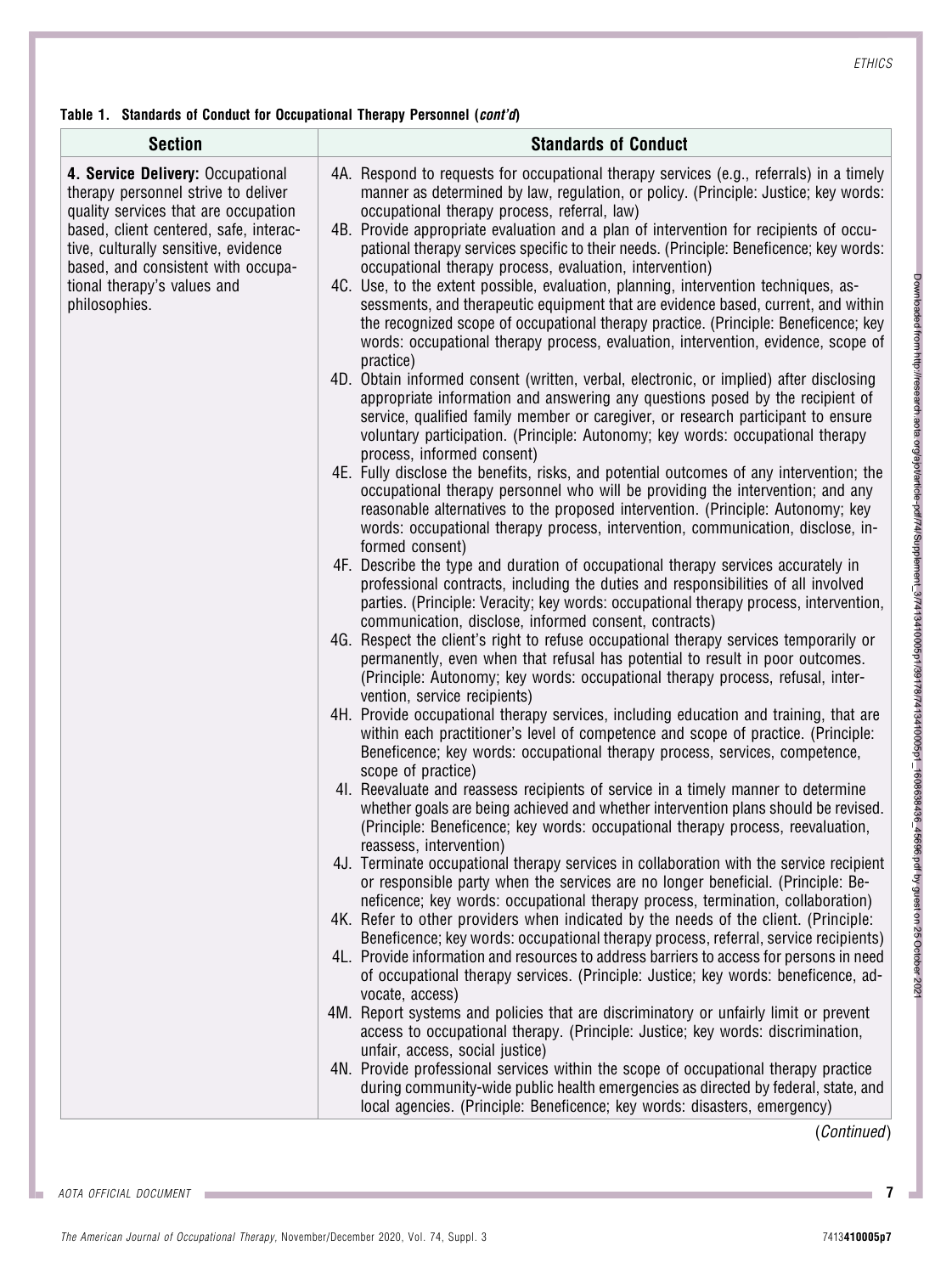## Table 1. Standards of Conduct for Occupational Therapy Personnel (cont'd)

| <b>Section</b>                                                                                                                                                                                                                                                                                    | <b>Standards of Conduct</b>                                                                                                                                                                                                                                                                                                                                                                                                                                                                                                                                                                                                                                                                                                                                                                                                                                                                                                                                                                                                                                                                                                                                                                                                                                                                                                                                                                                                                                                                                                                                                                                                                                                                                                                                                                                                                                                                                                                                                                                                                                                                                                                                                                                                                                                                                                                                                                                                                                                                                                                                                                                                                                                                                                          |
|---------------------------------------------------------------------------------------------------------------------------------------------------------------------------------------------------------------------------------------------------------------------------------------------------|--------------------------------------------------------------------------------------------------------------------------------------------------------------------------------------------------------------------------------------------------------------------------------------------------------------------------------------------------------------------------------------------------------------------------------------------------------------------------------------------------------------------------------------------------------------------------------------------------------------------------------------------------------------------------------------------------------------------------------------------------------------------------------------------------------------------------------------------------------------------------------------------------------------------------------------------------------------------------------------------------------------------------------------------------------------------------------------------------------------------------------------------------------------------------------------------------------------------------------------------------------------------------------------------------------------------------------------------------------------------------------------------------------------------------------------------------------------------------------------------------------------------------------------------------------------------------------------------------------------------------------------------------------------------------------------------------------------------------------------------------------------------------------------------------------------------------------------------------------------------------------------------------------------------------------------------------------------------------------------------------------------------------------------------------------------------------------------------------------------------------------------------------------------------------------------------------------------------------------------------------------------------------------------------------------------------------------------------------------------------------------------------------------------------------------------------------------------------------------------------------------------------------------------------------------------------------------------------------------------------------------------------------------------------------------------------------------------------------------------|
| 5. Professional Competence,<br><b>Education, Supervision, and</b><br><b>Training: Occupational therapy</b><br>personnel maintain credentials,<br>degrees, licenses, and other<br>certifications to demonstrate their<br>commitment to develop and maintain<br>competent, evidence-based practice. | 5A. Hold requisite credentials for the occupational therapy services one provides in<br>academic, research, physical, or virtual work settings. (Principle: Justice; key words:<br>credentials, competence)<br>5B. Represent credentials, qualifications, education, experience, training, roles, duties,<br>competence, contributions, and findings accurately in all forms of communication.<br>(Principle: Veracity; key words: credentials, competence)<br>5C. Take steps (e.g., professional development, research, supervision, training) to<br>ensure proficiency, use careful judgment, and weigh potential for harm when<br>generally recognized standards do not exist in emerging technology or areas of<br>practice. (Principle: Beneficence; key words: credentials, competence)<br>5D. Maintain competence by ongoing participation in professional development relevant<br>to one's practice area. (Principle: Beneficence; key words: credentials, competence)<br>5E. Take action to resolve incompetent, disruptive, unethical, illegal, or impaired practice<br>in self or others. (Principle: Fidelity; key words: competence, law)<br>5F. Ensure that all duties delegated to other occupational therapy personnel are con-<br>gruent with their credentials, qualifications, experience, competencies, and scope of<br>practice with respect to service delivery, supervision, fieldwork education, and<br>research. (Principle: Beneficence; key words: supervisor, fieldwork, supervision,<br>student)<br>5G. Provide appropriate supervision in accordance with AOTA Official Documents and<br>relevant laws, regulations, policies, procedures, standards, and guidelines. (Prin-<br>ciple: Justice; key words: supervisor, fieldwork, supervision, student)<br>5H. Be honest, fair, accurate, respectful, and timely in gathering and reporting fact-based<br>information regarding employee job performance and student performance.<br>(Principle: Veracity; key words: supervisor, supervision, fieldwork, performance)<br>51. Do not participate in any action resulting in unauthorized access to educational<br>content or exams, screening and assessment tools, websites, and other copyrighted<br>information, including but not limited to plagiarism, violation of copyright laws, and<br>illegal sharing of resources in any form. (Principle: Justice; key words: plagiarize,<br>student, copyright, cheating)<br>5J. Provide students with access to accurate information regarding educational re-<br>quirements and academic policies and procedures relative to the occupational<br>therapy program or educational institution. (Principle: Veracity; key words: edu-<br>cation, student) |
| 6. Communication: Whether in writ-<br>ten, verbal, electronic, or virtual<br>communication, occupational therapy<br>personnel uphold the highest stan-<br>dards of confidentiality, informed<br>consent, autonomy, accuracy, timeli-<br>ness, and record management.                              | 6A. Maintain the confidentiality of all verbal, written, electronic, augmentative, and<br>nonverbal communications in compliance with applicable laws, including all aspects<br>of privacy laws and exceptions thereto (e.g., Health Insurance Portability and Ac-<br>countability Act, Family Educational Rights and Privacy Act). (Principle: Autonomy;<br>key words: law, autonomy, confidentiality, communication, justice)<br>6B. Maintain privacy and truthfulness in delivery of occupational therapy services,<br>whether in person or virtually. (Principle: Veracity; key words: telecommunication,<br>telehealth, confidentiality, autonomy)<br>6C. Preserve, respect, and safeguard private information about employees, colleagues,<br>and students unless otherwise mandated or permitted by relevant laws. (Principle:<br>Fidelity; key words: communication, confidentiality, autonomy)<br>6D. Demonstrate responsible conduct, respect, and discretion when engaging in digital<br>media and social networking, including but not limited to refraining from posting<br>protected health or other identifying information. (Principle: Autonomy; key words:<br>communication, confidentiality, autonomy, social media)<br>6E. Facilitate comprehension and address barriers to communication (e.g., aphasia;<br>differences in language, literacy, health literacy, or culture) with the recipient of                                                                                                                                                                                                                                                                                                                                                                                                                                                                                                                                                                                                                                                                                                                                                                                                                                                                                                                                                                                                                                                                                                                                                                                                                                                                                                               |

(Continued)

**8 AOTA OFFICIAL DOCUMENT** 

The American Journal of Occupational Therapy, November/December 2020, Vol. 74, Suppl. 3 7413410005p8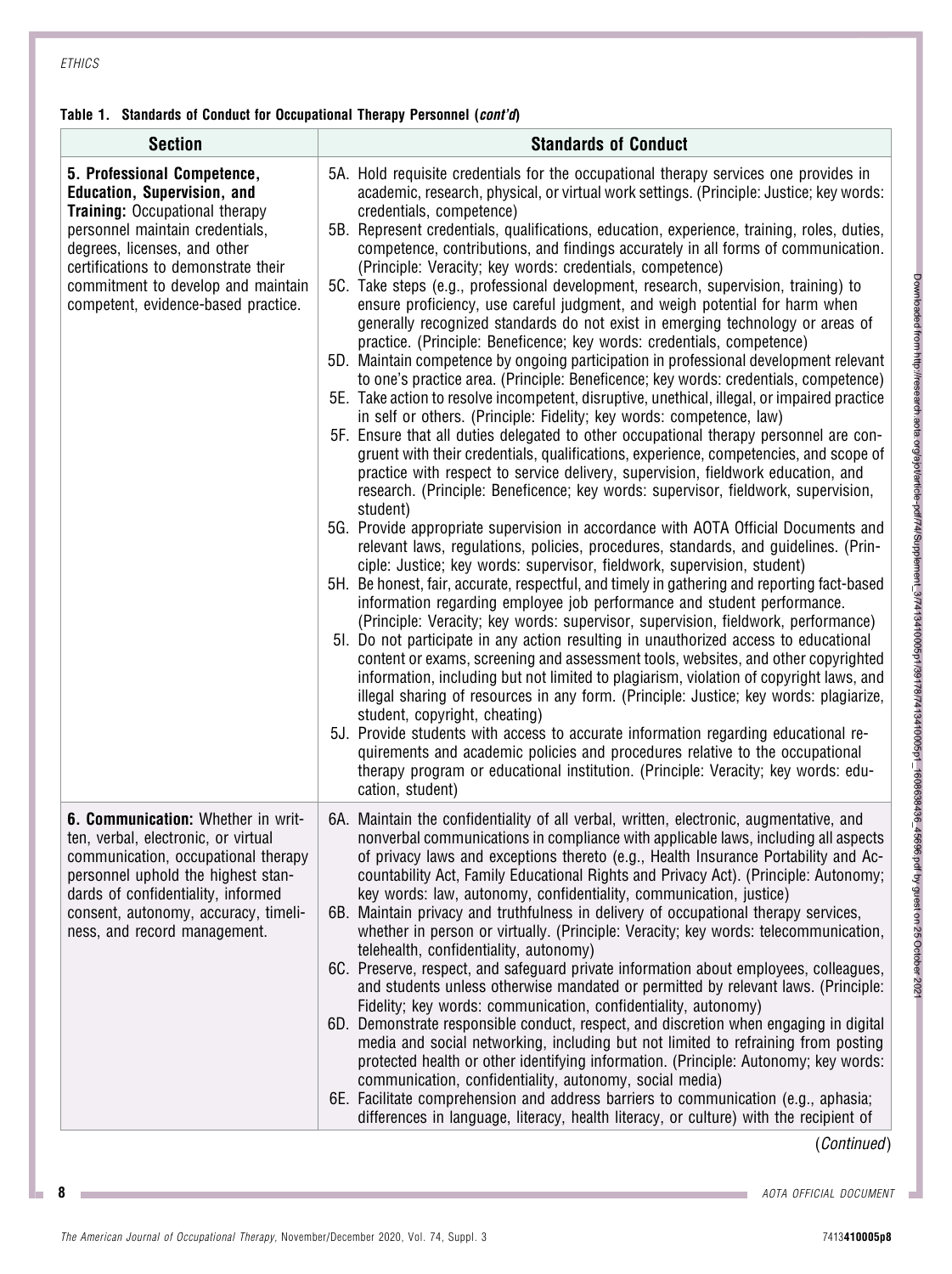#### Table 1. Standards of Conduct for Occupational Therapy Personnel (cont'd)

| <b>Section</b>                                                                                                                                                                                                                                                                                                                                          | <b>Standards of Conduct</b>                                                                                                                                                                                                                                                                                                                                                                                                                                                                                                                                                                                                                                                                                                                                                                                                                                                                                                                                                                                                                                                                                                                                                                                                                                                                                                                                                                                                                                                                                                                                                                                                                                                                                                                                                                                                                                                                                                                                                                                                                     |
|---------------------------------------------------------------------------------------------------------------------------------------------------------------------------------------------------------------------------------------------------------------------------------------------------------------------------------------------------------|-------------------------------------------------------------------------------------------------------------------------------------------------------------------------------------------------------------------------------------------------------------------------------------------------------------------------------------------------------------------------------------------------------------------------------------------------------------------------------------------------------------------------------------------------------------------------------------------------------------------------------------------------------------------------------------------------------------------------------------------------------------------------------------------------------------------------------------------------------------------------------------------------------------------------------------------------------------------------------------------------------------------------------------------------------------------------------------------------------------------------------------------------------------------------------------------------------------------------------------------------------------------------------------------------------------------------------------------------------------------------------------------------------------------------------------------------------------------------------------------------------------------------------------------------------------------------------------------------------------------------------------------------------------------------------------------------------------------------------------------------------------------------------------------------------------------------------------------------------------------------------------------------------------------------------------------------------------------------------------------------------------------------------------------------|
|                                                                                                                                                                                                                                                                                                                                                         | service (or responsible party), student, or research participant. (Principle: Auton-<br>omy; key words: communication, barriers)<br>6F. Do not use or participate in any form of communication that contains false,<br>fraudulent, deceptive, misleading, or unfair statements or claims. (Principle: Ve-<br>racity; key words: fraud, communication)<br>6G. Identify and fully disclose to all appropriate persons any errors or adverse events that<br>compromise the safety of service recipients. (Principle: Veracity; key words:<br>truthfulness, communication, safety, clients, service recipients)<br>6H. Ensure that all marketing and advertising are truthful, accurate, and carefully<br>presented to avoid misleading recipients of service, research participants, or the<br>public. (Principle: Veracity; key words: truthfulness, communication)<br>61. Give credit and recognition when using the ideas and work of others in written, oral,<br>or electronic media (i.e., do not plagiarize). (Principle: Veracity; key words: truth-<br>fulness, communication, plagiarism, students)<br>6J. Do not engage in verbal, physical, emotional, or sexual harassment of any individual<br>or group. (Principle: Fidelity; key words: inappropriate communication, harassment,<br>digital media, social media, social networking, professional civility)<br>6K. Do not engage in communication that is discriminatory, derogatory, biased, in-<br>timidating, insensitive, or disrespectful or that unduly discourages others from<br>participating in professional dialogue. (Principle: Fidelity; key words: inappropriate<br>communication, professionalism, professional civility)<br>6L. Engage in collaborative actions and communication as a member of interprofes-<br>sional teams to facilitate quality care and safety for clients. (Principle: Fidelity; key<br>words: communication, collaboration, interprofessional, professional civility, service<br>recipients)                                                 |
| 7. Professional Civility: Occupational<br>therapy personnel conduct themselves<br>in a civil manner during all discourse.<br>Civility "entails honoring one's per-<br>sonal values, while simultaneously<br>listening to disparate points of view"<br>(Kaslow & Watson, 2016, para. 1).<br>These values include cultural sensi-<br>tivity and humility. | 7A. Treat all stakeholders professionally and equitably through constructive en-<br>gagement and dialogue that is inclusive, collaborative, and respectful of diversity<br>of thought. (Principle: Justice; key words: civility, diversity, inclusivity, equitability,<br>respect)<br>7B. Demonstrate courtesy, civility, value, and respect to persons, groups, organizations,<br>and populations when engaging in personal, professional, or electronic commu-<br>nications, including all forms of social media or networking, especially when that<br>discourse involves disagreement of opinion, disparate points of view, or differing<br>values. (Principle: Fidelity; key words: values, respect, opinion, points of view, social<br>media, civility)<br>7C. Demonstrate a level of cultural humility, sensitivity, and agility within professional<br>practice that promotes inclusivity and does not result in harmful actions or inactions<br>with persons, groups, organizations, and populations from diverse backgrounds<br>including age, gender identity, sexual orientation, race, religion, origin, socioeco-<br>nomic status, degree of ability, or any other status or attributes. (Principle: Fidelity;<br>key words: civility, cultural competence, diversity, cultural humility, cultural<br>sensitivity)<br>7D. Do not engage in actions that are uncivil, intimidating, or bullying or that contribute<br>to violence. (Principle: Fidelity; key words: civility, intimidation, hate, violence,<br>bullying)<br>7E. Conduct professional and personal communication with colleagues, including<br>electronic communication and social media and networking, in a manner that is free<br>from personal attacks, threats, and attempts to defame character and credibility<br>directed toward an individual, group, organization, or population without basis or<br>through manipulation of information. (Principle: Fidelity; key words: civility, culture,<br>communication, social media, social networking, respect) |

Downloaded from http://research.ada.org/apriar/edgr/2/3/appement\_5/7413410009/13917817413410006p1\_1608638436\_4668-6169 guest on 25 October 2021 Downloaded from http://research.aota.org/ajot/article-pdf/74/Supplement\_3/7413410005p1/39178/7413410005p1\_1608638436\_45696.pdf by guest on 25 October 2021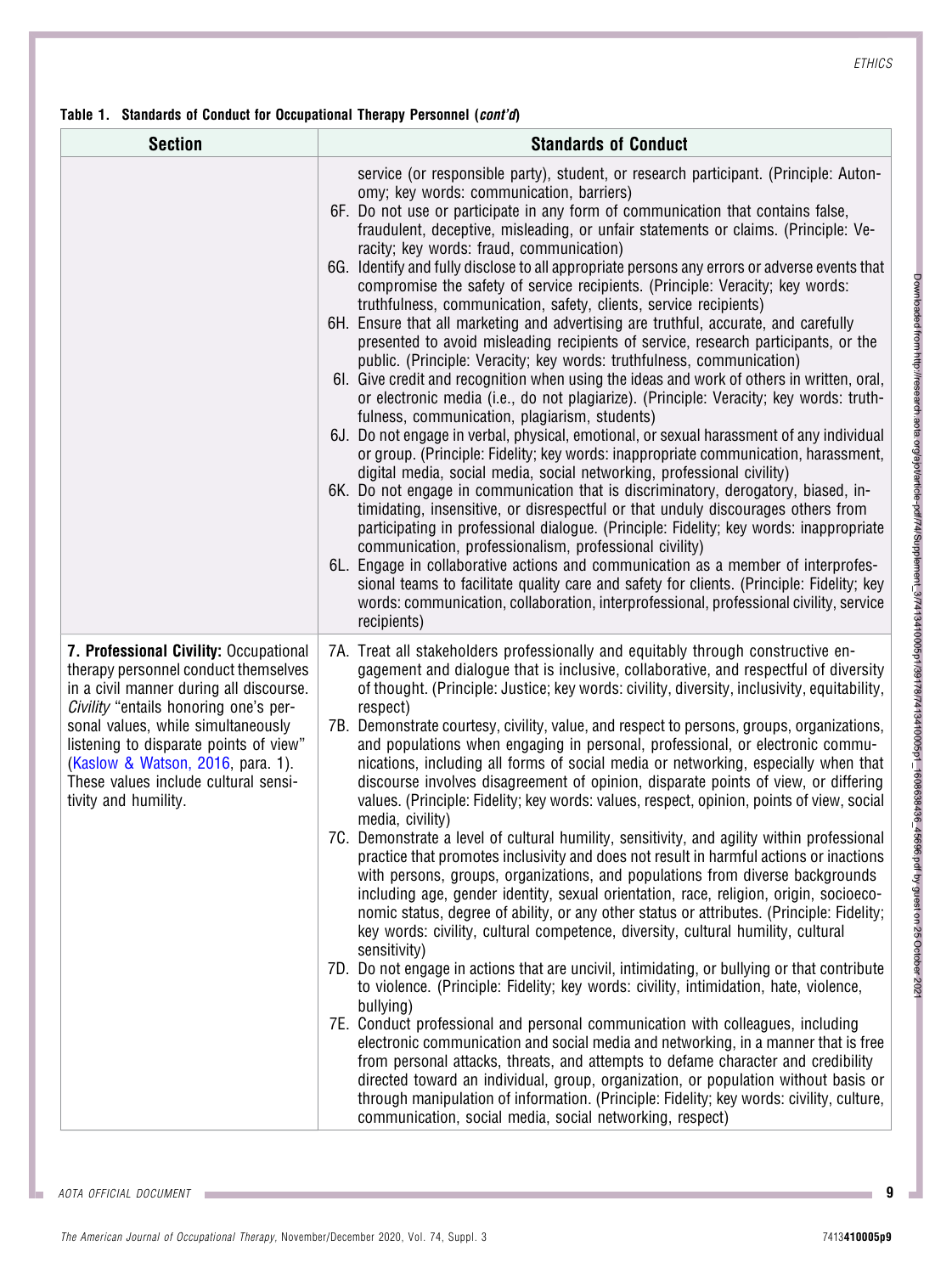# **References**

- <span id="page-11-2"></span>American Occupational Therapy Association. (1993). Core values and attitudes of occupational therapy practice. American Journal of Occupational Therapy, 47, 1085–1086. [https://doi.org/10.5014/ajot.47.12.](https://doi.org/10.5014/ajot.47.12.1085) [1085](https://doi.org/10.5014/ajot.47.12.1085)
- <span id="page-11-1"></span>American Occupational Therapy Association. (2019). Enforcement procedures for the AOTA Occupational Therapy Code of Ethics. American Journal of Occupational Therapy, 73(Suppl. 2), 7312410003. [https://doi.](https://doi.org/10.5014/ajot.2019.73S210) [org/10.5014/ajot.2019.73S210](https://doi.org/10.5014/ajot.2019.73S210)
- <span id="page-11-0"></span>American Occupational Therapy Association. (2020). Occupational therapy practice framework: Domain and process (4th ed.). American Journal of Occupational Therapy, 74(Suppl. 2), 7412410010. [https://doi.org/10.](https://doi.org/10.5014/ajot.2020.74S2001) [5014/ajot.2020.74S2001](https://doi.org/10.5014/ajot.2020.74S2001)
- <span id="page-11-3"></span>Ashe, A. (2016). Social justice and meeting the needs of clients. In D. Y. Slater (Ed.), Reference guide to the Occupational Therapy Code of Ethics (2015 Edition). AOTA Press.
- <span id="page-11-6"></span>Beauchamp, T. L., & Childress, J. F. (2019). Principles of biomedical ethics (8th ed.). Oxford University Press.
- <span id="page-11-4"></span>Braveman, B., & Bass-Haugen, J. D. (2009). Social justice and health disparities: An evolving discourse in occupational therapy research and intervention. American Journal of Occupational Therapy, 63, 7–12. <https://doi.org/10.5014/ajot.63.1.7>
- <span id="page-11-7"></span>Doherty, R., & Purtilo, R. (2016). Ethical dimensions in the health professions (6th ed.). Elsevier Saunders.
- <span id="page-11-9"></span>Kaslow, N. J., & Watson, N. N. (2016). Civility: A core component of professionalism? Psychology Teacher Network, 26(3). [https://www.](https://www.apa.org/ed/precollege/ptn/2016/09/civility-professionalism) [apa.org/ed/precollege/ptn/2016/09/civility-professionalism](https://www.apa.org/ed/precollege/ptn/2016/09/civility-professionalism)
- <span id="page-11-5"></span>Scott, J. B., Reitz, S. M., & Harcum, S. (2017). Principle 4: Justice. In J. B. Scott & S. M. Reitz (Eds.), Practical applications for the Occupational Therapy Code of Ethics (2015) (pp. 85–95). AOTA Press.
- <span id="page-11-8"></span>Veatch, R. M., Haddad, A. M., & English, D. C. (2015). Case studies in biomedical ethics: Decision-making, principles, and cases (2nd ed.). Oxford University Press.

#### Authors

Ethics Commission Members, 2019–20 and 2020–21 Brenda S. Howard, DHSc, OTR, Ethics Chairperson, 2019–2023 Leslie Bennett, OTD, OTR/L, Member at Large, 2019–2021 Brenda Kennell, MA, OTR/L, FAOTA, Education Representative, 2015–2021 Kimberly S. Erler, PhD, OTR/L, Practice Representative, 2014–2020 Barbara Elleman, MHS, OTD, OTR/L, Practice Representative, 2020–2023 Jan Keith, BA, COTA/L, OTA Representative, 2017–2020 Marita Hensley, COTA/L, OTA Representative, 2020–2023 Donna Ewy, MD, FAAFP, MTS, Public Member, 2019–2022 Roger A. Ritvo, PhD, Public Member, 2018–2021 Mark Franco, Esq., Legal Counsel Rebecca E. Argabrite Grove, MS, OTR/L, FAOTA, AOTA Ethics Program Manager

Revised by the AOTA Ethics Commission, 2020

Adopted by the Representative Assembly, November 2020

Note. This revision replaces the 2015 document Occupational Therapy Code of Ethics (2015), previously published and copyrighted in 2015 by the American Occupational Therapy Association in the American Journal of Occupational Therapy, 69, 6913410030. [https://doi.org/10.5014/ajot.](https://doi.org/10.5014/ajot.2015.696S03) [2015.696S03](https://doi.org/10.5014/ajot.2015.696S03)

Copyright © 2020 by the American Occupational Therapy Association.

Citation. American Occupational Therapy Association. (2020). AOTA 2020 occupational therapy code of ethics. American Journal of Occupational Therapy, 74(Suppl. 3), 7413410005. <https://doi.org/10.5014/ajot.2020.74S3006>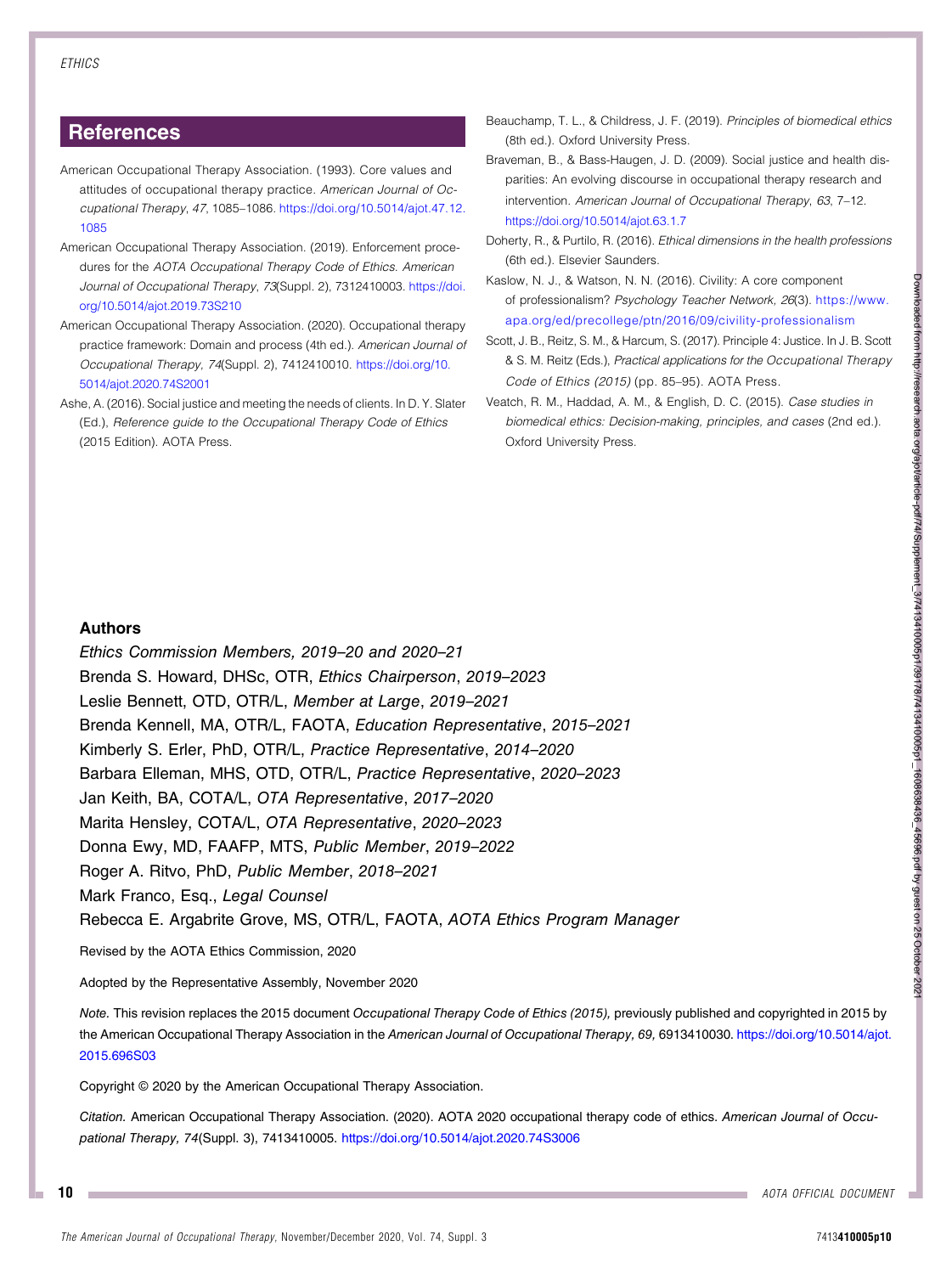# AOTA OFFICIAL DOCUMENT

# Appendix A. 2020 Revision Process for the AOTA 2020 Occupational Therapy Code of Ethics

In Fall 2019, the Ethics Commission (EC) of the American Occupational Therapy Association (AOTA) began the process of reviewing the Occupational Therapy Code of Ethics (the Code) as part of the AOTA Representative Assembly's 5-year review cycle. Although ethical principles are timeless, the issues to which they apply and the manner of application are constantly evolving, as are the health care and community environments in which occupational therapy personnel apply them. Therefore, the Code must change to remain applicable to the environments in which occupational therapy personnel work. The following paragraphs outline the changes made to the 2015 Code.

From August to November 2019, EC members reviewed codes of ethics from several health care professions and found that the organization of codes of ethics documents and online platforms had evolved. These professions had organized their codes not by bioethical principles, but by their relationship to areas of practice and professionalism. Moreover, the professions had organized their online platforms for greater interactive agility. The EC decided that a major revision of the Code's organization was in order, although the majority of the content would remain unchanged.

EC members divided into work groups to reorganize the Code by dividing the 2015 Code into the following parts: Preamble, Core Values, Principles, Standards of Conduct, and Appendixes.

EC work group members reorganized the Standards of Conduct from the 2015 Code into behavioral categories. The work group reviewed and discussed the placement of the Standards until consensus was reached. The work group then presented the reorganization of the Standards to the full EC for discussion on February 25, 2020. The EC continued to review and reorganize the standards until June 9, 2020. The EC added a section on Professional Civility in response to a referred motion from the Representative Assembly. Once completed and reviewed on June 9, the EC sent the revised Code draft to content experts for further review and edits.

Content experts completed a survey for responding to changes in the Code using both Likert-type scale ratings and open-ended responses. The EC reviewed the feedback from the content experts on July 14, 2020, and incorporated revisions to create a draft of the Code for membership review.

In July and August 2020, the EC sent a survey to all AOTA members to garner feedback on the revised Code. Results of the survey indicated that among the 122 respondents to the survey, there was 80% or greater agreement that each part of the Code was both relevant and clear. EC members compiled qualitative feedback, carefully considered comments, and made edits to complete the final draft of the Code. The EC then submitted this final draft of the Code, and accompanying motion and rationale, to the Representative Assembly in September 2020. After online discussion, the Representative Assembly voted on November 4, 2020, to pass the motion to strike the Occupational Therapy Code of Ethics (2015) and replace it with the AOTA 2020 Occupational Therapy Code of Ethics.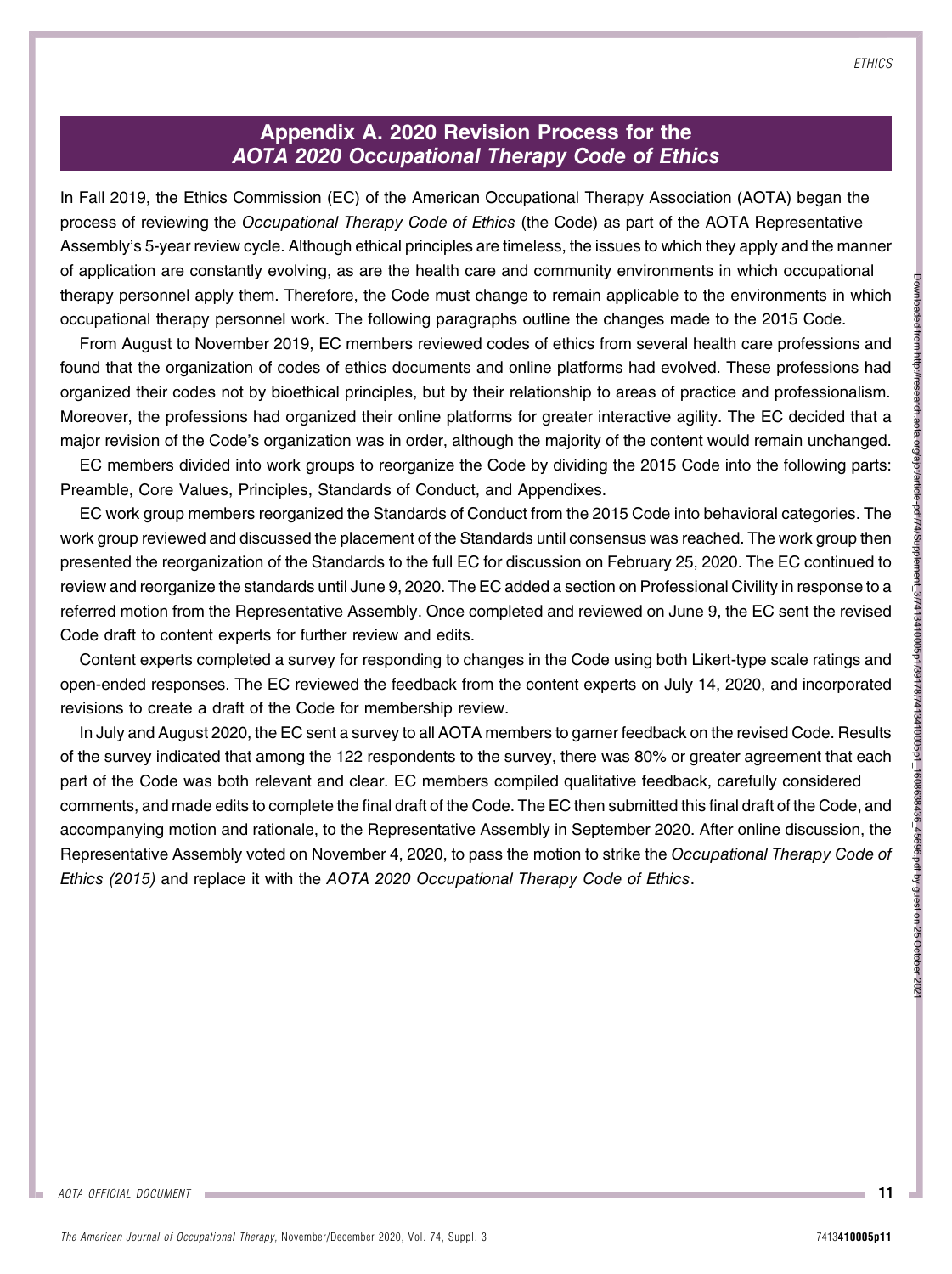# Appendix B. History of the AOTA Occupational Therapy Code of Ethics

As society evolves, so must our understanding and implementation of ethical practices as occupational therapy personnel. The American Occupational Therapy Association (AOTA) 2020 Occupational Therapy Code of Ethics (the Code) continues to be a critical tool in the AOTA Ethics Commission's quest to guide ethical conduct and elevate public trust in the profession. The Code must be a dynamic, living document that grows and develops to complement changes in occupational therapy delivery models, technology, and society.

The first official AOTA ethical code was established in 1975. Work to create this document, titled "Principles of Ethics," began in 1973. Carolyn Baum, Carlotta Welles, Larry Peak, Lou Arents, and Carole Hayes authored this document. At that time, many professional associations began creating codes of ethics in response to the ethical issues being raised by the Tuskegee Syphilis Study, in which researchers studied the effects of syphilis on African-American men who had not given informed consent and were told that they were being treated for the disease [\(Centers for Disease](#page-14-0) [Control and Prevention, 2016\)](#page-14-0). The outcry after the public became aware of this violation, even after standards had been put in place after World War II and the Nuremberg Code of 1947, led many professions to establish ethics rules.

In April 1977, the AOTA Representative Assembly approved the "Principles of Occupational Therapy Ethics," and AOTA distributed them in the American Journal of Occupational Therapy in November 1977. This first publicly circulated rendition of the Code of Ethics consisted of 12 principles, all starting with the words "Related to," such as "Related to the Recipient of Service."

The Code of Ethics underwent revisions in 1988, 1994, 2000, 2005, 2010, 2015, and 2020, with input from AOTA membership. The 1988 revision began to look like the modern Code, with headings called "Principles" and subheadings called "Standards." In 1994, the members of the AOTA Ethics Commission added a focus on bioethical principles rather than professional behaviors, as in the previous two editions. The Principles included in the 1994 Code were Beneficence; Autonomy, Privacy, and Confidentiality; Duty; Justice; and Fidelity and Veracity. The Principle of Nonmaleficence was added in 2000, and Social Justice was added in 2010, then combined with the Principle of Justice in 2015.

There were 30 Standards of Conduct in 2000; this number increased to 38 in 2005 and to 77 in 2010, then decreased to 69 in 2015. These Standards, categorized under the various Principles, were expanded to promote ethical practice in a variety of areas, including the use of technology for telehealth, social media, Internet use, and health records. With the 2020 Code revision, the EC has grouped the revised 73 Standards of Conduct by behaviors rather than under the Principles, in order to return to the original concept of relating the Standards to desired professional behaviors, so that they are more easily accessible to the membership when using the Code. As charged by the Representative Assembly, the Ethics Commission added a section on Professional Civility in 2020.

The Representative Assembly mandates that the Code, as an official AOTA policy document, undergo review every 5 years. This continual review is especially important because some states use the AOTA Code as part of their licensure acts. In addition, some states require occupational therapy practitioners to obtain continuing education in ethics in order to maintain licensure. In updating the Code to meet the needs of members and society, the occupational therapy profession continues to reflect and lead change in health care.